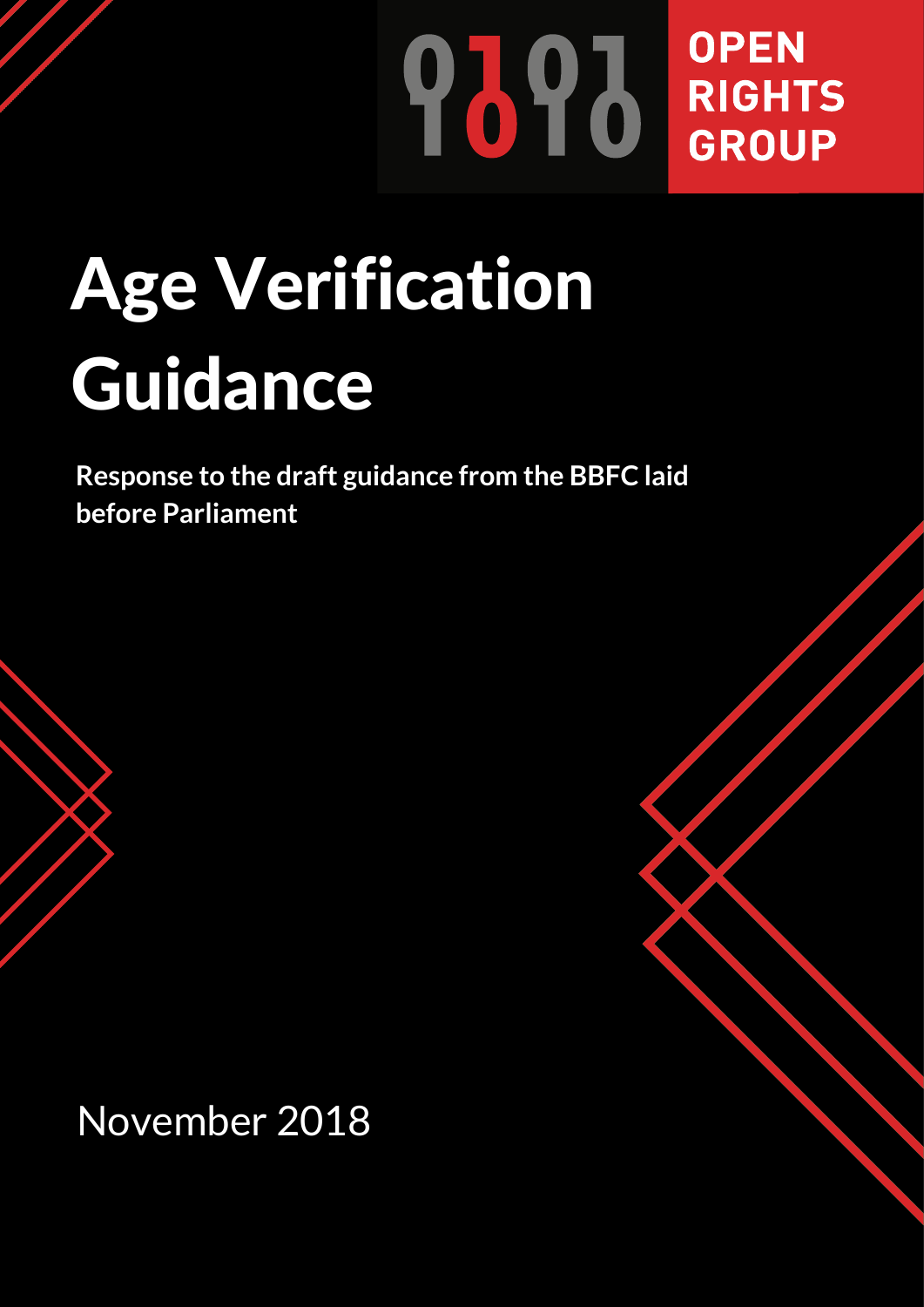### Analysis of BBFC's Post-Consultation Guidance

#### **Summary**

Following the conclusion of their consultation period, the BBFC have issued new age verification guidance to be laid before Parliament, which can be found [here](https://www.ageverificationregulator.com/industry/guidance).

The new code has some important improvements, notably the introduction of a voluntary scheme for privacy, close to or based on a GDPR Code of Conduct. This is a good idea, but should not be put in place as a voluntary arrangement. Companies may not want the attention of a regulator, or may simply wish to apply lower or different standards, and ignore it. It is unclear why, if the government now recognises that privacy protections like this are needed, the government would also leave the requirements as voluntary.

We are also concerned that the voluntary scheme may not be up and running before the AV requirement is put in place. Given that 25 million UK adults are expected to sign up to these products within a few months of its launch, this would be very unhelpful.

#### **Parliament should now:**

- (1) Ask the government why the privacy scheme is to be voluntary, if the risks of relying on general data protection law are now recognised;
- (2) Ask for assurance from BBFC that the voluntary scheme will cover the all of the major operators; and
- (3) Ask for assurance from BBFC and DCMS that the voluntary privacy scheme will be up and running before obliging operators to put Age Verification measures in place.

#### Lack of Enforceability of Guidance

The Digital Economy Act does not allow the BBFC to judge age verification tools by any standard other than whether or not they sufficiently verify age. We asked that the BBFC persuade the DCMS that statutory requirements for privacy and security were required for age verification tools.

The BBFC have clearly acknowledged privacy and security concerns with age verification in their response. However, the BBFC indicate in their response that they have been working with the ICO and DCMS to create a voluntary [certification](https://www.ageverificationregulator.com/av-certification) scheme for age verification providers:

"This voluntary certification scheme will mean that age-verification providers may choose to be independently audited by a third party and then certified by the Age-verification Regulator. The third party's audit will include an assessment of an age-verification solution's compliance with strict privacy and data security requirements."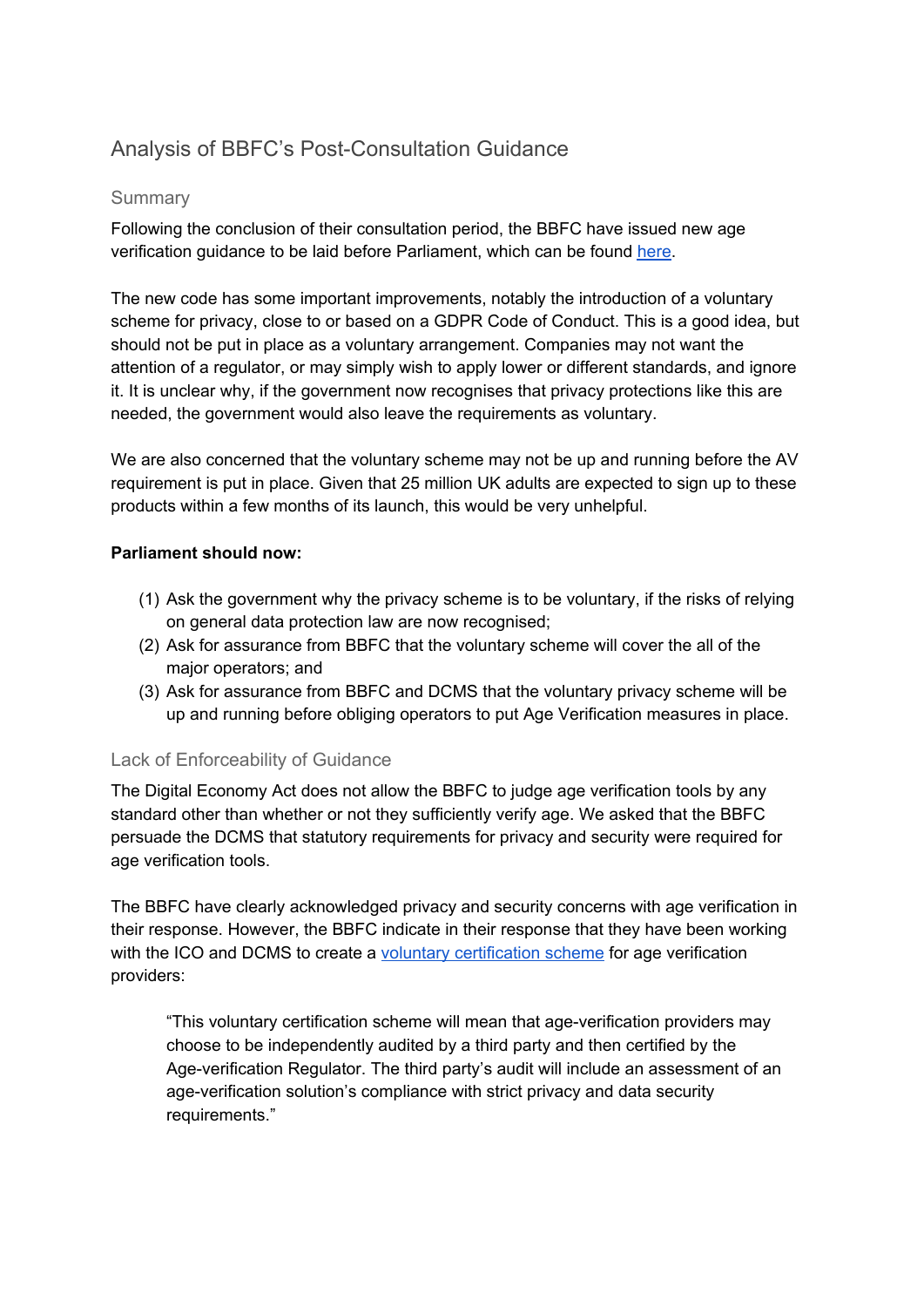The lack of a requirement for additional and specific privacy regulation in the Digital Economy Act is the cause for this voluntary approach.

While a voluntary scheme above is likely to be of some assistance in promoting better standards among age verification providers, the "strict privacy and data security requirements" which the voluntary scheme mentions are not a statutory requirement, leaving some consumers at greater risk than others.

#### Sensitive Personal Data

The data handled by age verification systems is sensitive personal data. Age verification services must directly identify users in order to accurately verify age. Users will be viewing pornographic content, and the data about what specific content a user views is highly personal and sensitive. This has potentially disastrous consequences for individuals and families if the data is lost, leaked, or stolen.

Following a hack affecting Ashley Madison – a dating website for extramarital affairs – a number of the site's users were driven to suicide as a result of the public exposure of their sexual activities and interests.

For the purposes of GDPR, data handled by age verification systems falls under the criteria for sensitive personal data, as it amounts to "data concerning a natural person's sex life or sexual orientation".

#### Scheduling Concerns

It is of critical importance that any accreditation scheme for age verification providers, or GDPR code of conduct if one is established, is in place and functional **before** enforcement of the age verification provisions in the Digital Economy Act commences. All of the major providers who are expected to dominate the age verification market should undergo their audit under the scheme before consumers will be expected to use the tool. This is especially true when considering the fact that MindGeek have indicated their expectation that 20-25 million UK adults will sign up to their tool within the first few months of operation. A voluntary accreditation scheme that begins enforcement *after* all these people have already signed up would be unhelpful.

Consumers should be empowered to make informed decisions about the age verification tools that they choose from the very first day of enforcement. No delays are acceptable if users are expected to rely upon the scheme to inform themselves about the safety of their data. If this cannot be achieved prior to the start of expected enforcement of the DE Act's provisions, then the planned date for enforcement should be moved back to allow for the accreditation to be completed.

#### Issues with Lack of Consumer Choice

It is of vital importance that consumers, if they must verify their age, are given a choice of age verification providers when visiting a site. This enables users to choose which provider they trust with their highly sensitive age verification data and prevents one actor from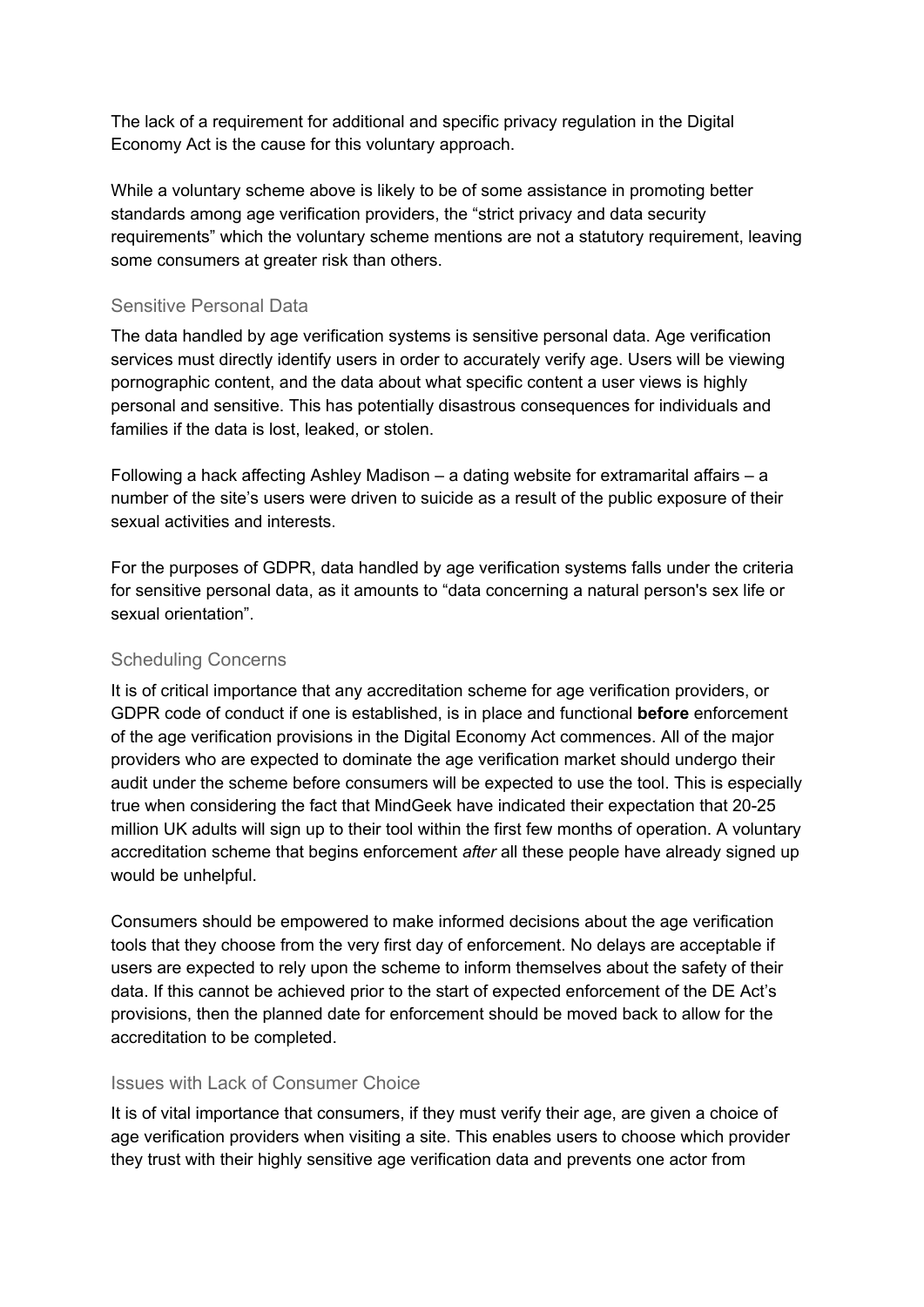dominating the market and thereby promoting detrimental practices with data. The BBFC also acknowledge the importance of this in their guidance, noting in 3.8:

"Although not a requirement under section 14(1) the BBFC recommends that online commercial pornography services offer a choice of age-verification methods for the end-user".

This does not go far enough to acknowledge the potential issues that may arise in a fragmented market where pornographic sites are free to offer only a single tool if they desire.

Without a statutory requirement for sites to offer all appropriate and available tools for age verification and log in purposes, it is likely that a market will be established in which one or two tools dominate. Smaller sites will then be forced to adopt these dominant tools as well, to avoid friction with consumers who would otherwise be required to sign up to a new provider.

This kind of market for age verification tools will provide little room for a smaller provider with a greater commitment to privacy or security to survive and robs users of the ability to choose who they trust with their data.

We already called for it to be made a statutory requirement that pornographic sites must offer a choice of providers to consumers who must age verify, however this suggestion has not been taken up.

We note that the BBFC has been working with the ICO and DCMS to produce a voluntary code of conduct. Perhaps a potential alternative solution would be to ensure that a site is only considered compliant if it offers users a number of tools which has been accredited under the additional privacy and security requirements of the voluntary scheme.

#### GDPR Codes of Conduct

A GDPR "Code of Conduct" is a mechanism for providing guidelines to organisations who process data in particular ways, and allows them to demonstrate compliance with the requirements of the GDPR.

A code of conduct is voluntary, but compliance is continually monitored by an appropriate body who are accredited by a supervisory authority. In this case, the "accredited body" would likely be the BBFC, and the "supervisory authority" would be the ICO. The code of conduct allows for certifications, seals and marks which indicate clearly to consumers that a service or product complies with the code.

Codes of conduct are expected to provide more specific guidance on exactly how data may be processed or stored. In the case of age verification data, the code could contain stipulations on:

● Appropriate pseudonymisation of stored data;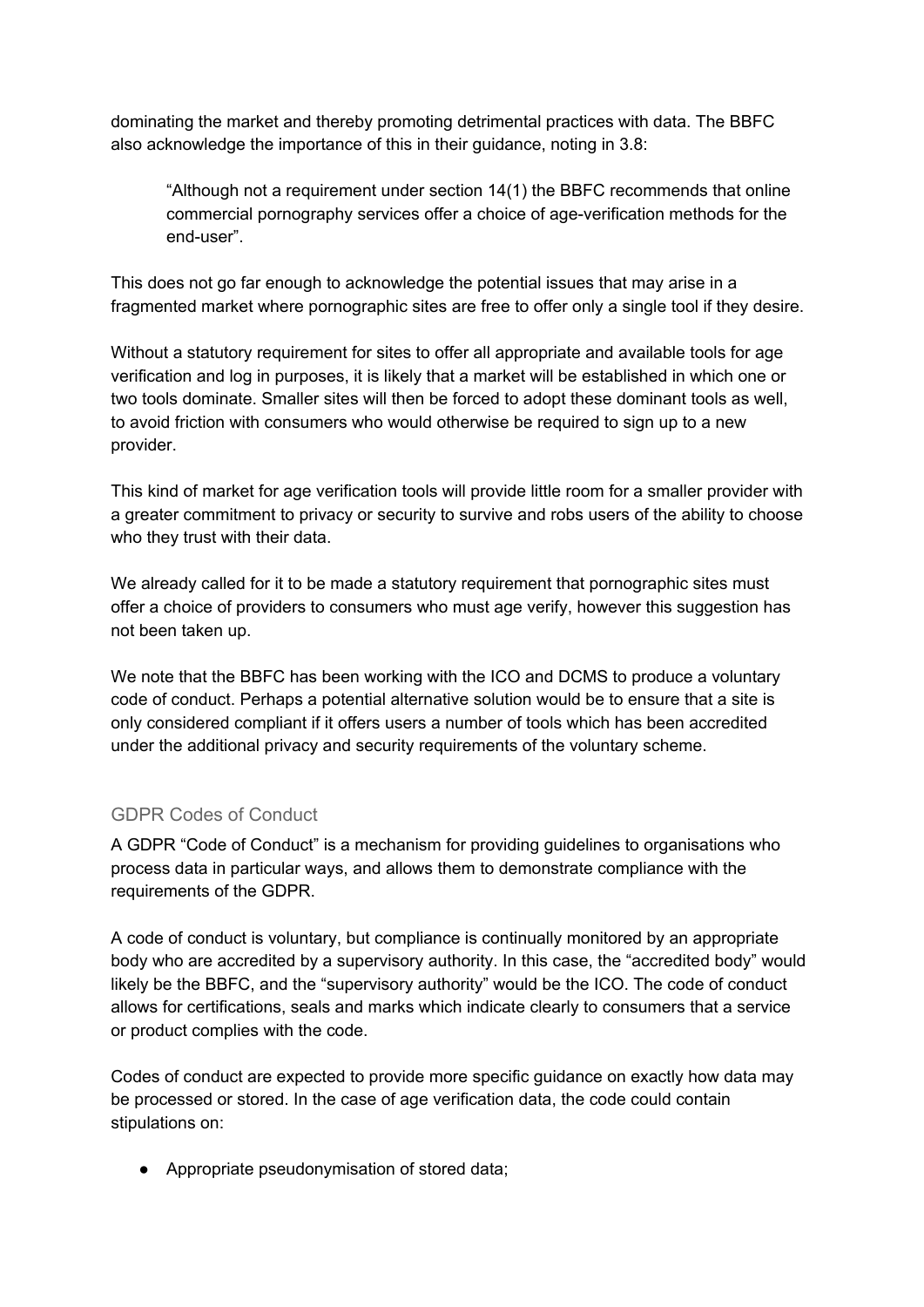- Data and metadata retention periods;
- Data minimisation recommendations:
- Appropriate security measures for data storage;
- Security breach notification procedures;
- Re-use of data for other purposes.

The BBFC's proposed "voluntary standard" regime appears to be similar to a GDPR code of conduct, though it remains to be seen how specific the stipulations in the BBFC's standard are. A code of conduct would also involve being entered into the ICO's public register of UK approved codes of conduct, and the EPDB's public register for all codes of conduct in the EU.

Similarly, GDPR Recital 99 notes that "relevant stakeholders, including data subjects" should be consulted during the drafting period of a code of conduct - a requirement which is not in place for the BBFC's voluntary scheme.

It is possible that the BBFC have opted to create this voluntary scheme for age verification providers rather than use a code of conduct, because they felt they may not meet the GDPR requirements to be considered as an appropriate body to monitor compliance. Compliance must be monitored by a body who has demonstrated:

- Their expertise in relation to the subject-matter;
- They have established procedures to assess the ability of data processors to apply the code of conduct;
- They have the ability to deal with complaints about infringements; and
- Their tasks do not amount to a conflict of interest.

#### Parties Involved in the Code of Conduct Process

As noted by GDPR Recital 99, a consultation should be a public process which involves stakeholders and data subjects, and their responses should be taken into account during the drafting period:

"When drawing up a code of conduct, or when amending or extending such a code, associations and other bodies representing categories of controllers or processors **should consult relevant stakeholders, including data subjects where feasible**, and have regard to submissions received and views expressed in response to such consultations."

The code of conduct must be approved by a relevant supervisory authority (in this case the ICO).

An accredited body (BBFC) that establishes a code of conduct and monitors compliance is able to establish their own structures and procedures under GDPR Article 41 to handle complaints regarding infringements of the code, or regarding the way it has been implemented. BBFC would be liable for failures to regulate the code properly under Article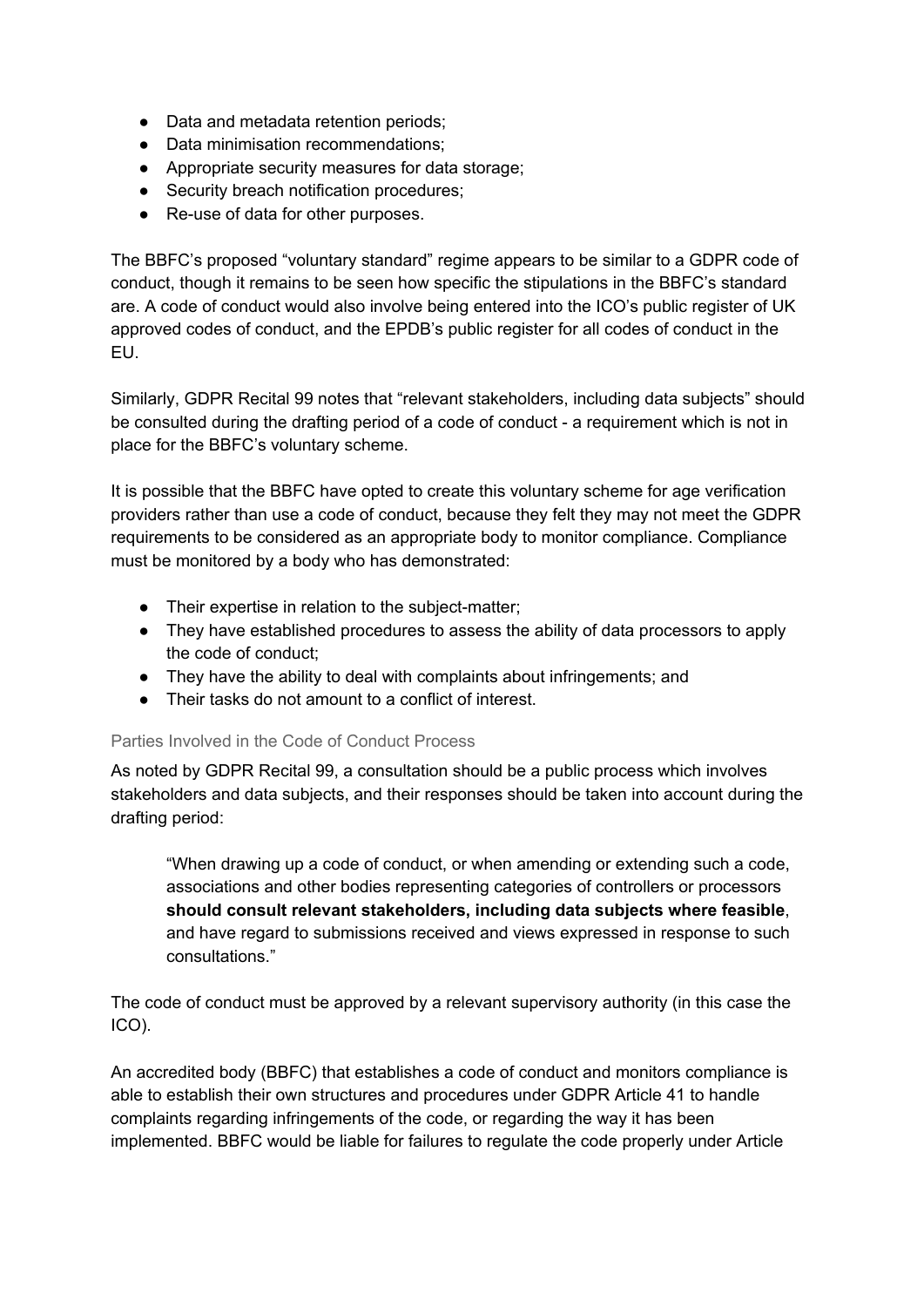$41(4)$ ,<sup>1</sup> however DCMS appear to have accepted the principle that the government would need to protect BBFC from such liabilities.<sup>2</sup>

#### GDPR Codes of Conduct and Risk Management

Below is a table of risks created by age verification which we identified during the consultation process. For each risk, we have considered whether a GDPR code of conduct may help to mitigate the effects of it.

| <b>Risk</b>                                                                                                                            | <b>CoC Appropriate?</b> | <b>Details</b>                                                                                                                                                                                                                                 |
|----------------------------------------------------------------------------------------------------------------------------------------|-------------------------|------------------------------------------------------------------------------------------------------------------------------------------------------------------------------------------------------------------------------------------------|
| User identity may be<br>correlated with viewed<br>content.                                                                             | <b>Partially</b>        | This risk can never be entirely<br>mitigated if AV is to go ahead, but<br>a CoC could contain very strict<br>restrictions on what identifying<br>data could be stored after a<br>successful age verification.                                  |
| Identity may be associated<br>to an IP address, location or<br>device.                                                                 | <b>No</b>               | It would be very difficult for a CoC<br>to mitigate this risk as the only<br>safe mitigation would be not to<br>collect user identity information.                                                                                             |
| An age verification provider<br>could track users across all<br>the websites it's tool is<br>offered on.                               | Yes                     | Strict rules could be put in place<br>about what data an age<br>verification provider may store,<br>and what data it is forbidden from<br>storing.                                                                                             |
| Users may be incentivised<br>to consent to further<br>processing of their data in<br>exchange for rewards<br>(content, discounts etc.) | Yes                     | Age verification tools could be<br>expressly forbidden from offering<br>anything in exchange for user<br>consent.                                                                                                                              |
| Leaked data creates major<br>risks for identified individuals<br>and cannot be revoked or<br>adequately compensated<br>for.            | <b>Partially</b>        | A CoC can never fully mitigate<br>this risk if any data is being<br>collected, but it could contain<br>strict prohibitions on storing<br>certain information and specify<br>retention periods after which data<br>must be destroyed, which may |

<sup>&</sup>lt;sup>1</sup> "Infringements of the following provisions shall, in accordance with paragraph 2, be subject to administrative fines up to 10 000 000 EUR, or in the case of an undertaking, up to 2 % of the total worldwide annual turnover of the preceding financial year, whichever is higher: the obligations of the monitoring body pursuant to Article 41(4)."

<sup>&</sup>lt;sup>2</sup> "contingent liability will provide indemnity to the British Board of Film Classification (BBFC) against legal proceedings brought against the BBFC in its role as the age verification regulator for online pornography."

[https://www.parliament.uk/business/publications/written-questions-answers-statements/written-statem](https://www.parliament.uk/business/publications/written-questions-answers-statements/written-statement/Commons/2018-10-10/HCWS986/) [ent/Commons/2018-10-10/HCWS986/](https://www.parliament.uk/business/publications/written-questions-answers-statements/written-statement/Commons/2018-10-10/HCWS986/)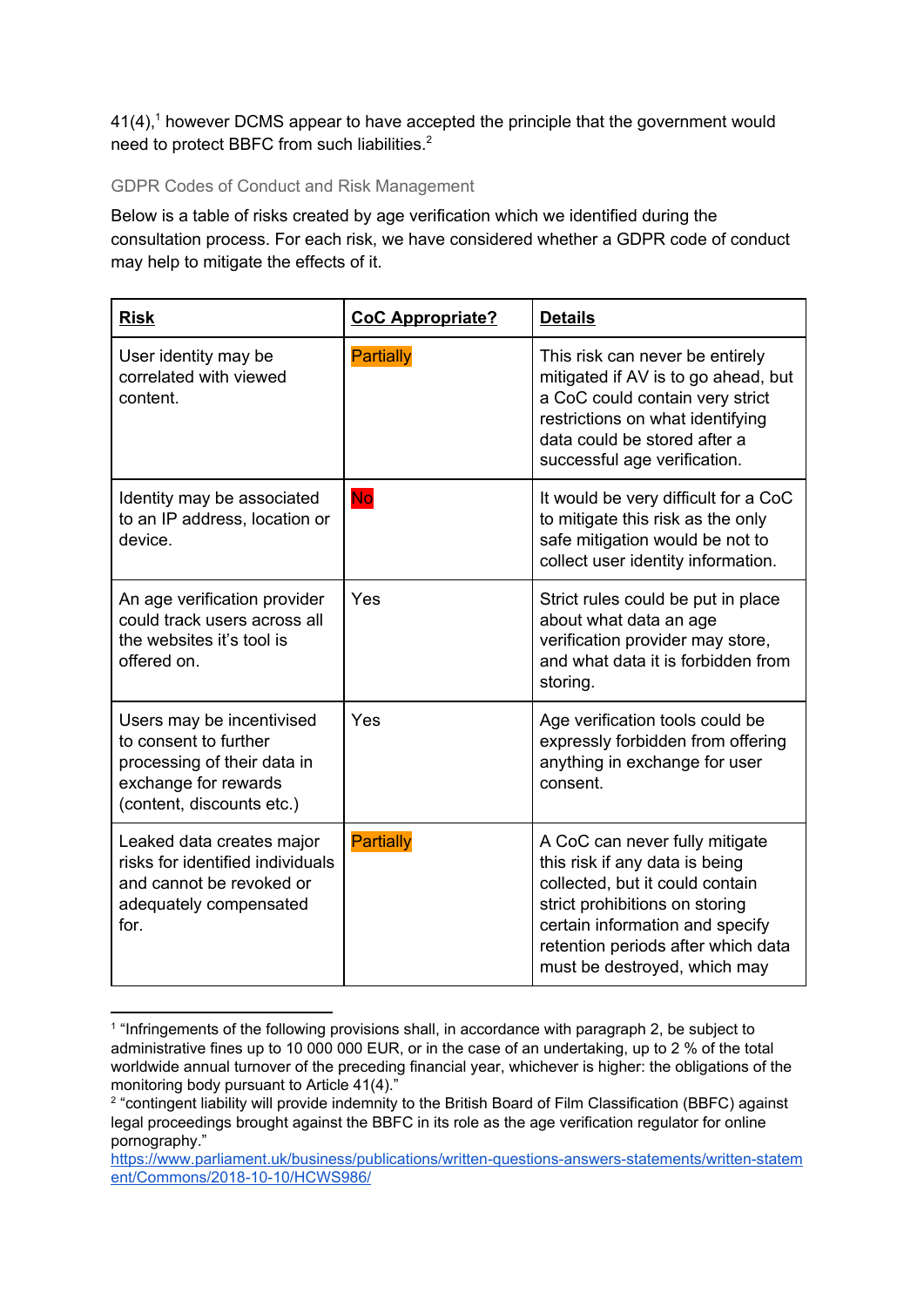|                                                                                                                                                                                                                       |           | mitigate the impacts of a data<br>breach.                                                                                                                                                                                                                                                                |
|-----------------------------------------------------------------------------------------------------------------------------------------------------------------------------------------------------------------------|-----------|----------------------------------------------------------------------------------------------------------------------------------------------------------------------------------------------------------------------------------------------------------------------------------------------------------|
| Risks to the user of access<br>via shared computers if<br>viewing history is stored<br>alongside age verification<br>data.                                                                                            | Yes       | A CoC could specify that any<br>accounts for pornographic<br>websites which may track viewed<br>content must be strictly separate<br>and not in any visible way linked<br>to a user's age verification<br>account or data that confirms their<br>identity.                                               |
| Age verification systems are<br>likely to trade off<br>convenience for security.<br>(No 2FA, auto-login, etc.)                                                                                                        | Yes       | A CoC could stipulate that login<br>cookies that "remember" a<br>returning user must only persist<br>for a short time period, and should<br>recommend or enforce two-factor<br>authentication.                                                                                                           |
| The need to re-login to age<br>verification services to<br>access pornography in<br>"private browsing" mode<br>may lead people to avoid<br>using this feature and<br>generate much more data<br>which is then stored. | <b>No</b> | A CoC cannot fix this issue.<br>Private browsing by nature will not<br>store any login cookies or other<br>objects and will require the user to<br>re-authenticate with age<br>verification providers every time<br>they wish to view adult content.                                                     |
| Users may turn to<br>alternative tools to avoid age<br>verification, which carry their<br>own security risks.<br>(Especially "free" VPN<br>services or peer-to-peer<br>networks).                                     | <b>No</b> | Many UK adults, although over<br>18, will be uncomfortable with the<br>need to submit identity documents<br>to verify their age and will seek<br>alternative means to access<br>content. It is unlikely that many of<br>these individuals will be<br>persuaded by an accreditation<br>under a GDPR code. |
| Age verification login details<br>may be traded and shared<br>among teenagers or<br>younger children, which<br>could lead to bullying or<br>"outing" if such details are<br>linked to viewed content.                 | Yes       | Strict rules could be put in place<br>about what data an age<br>verification provider may store,<br>and what data it is forbidden from<br>storing.                                                                                                                                                       |
| Child abusers could use<br>their access to age verified<br>content as an adult as<br>leverage to create and<br>exploit relationships with                                                                             | <b>No</b> | This risk will exist as long as age<br>verification is providing a<br>successful barrier to accessing<br>such content for under-18s who<br>wish to do so.                                                                                                                                                |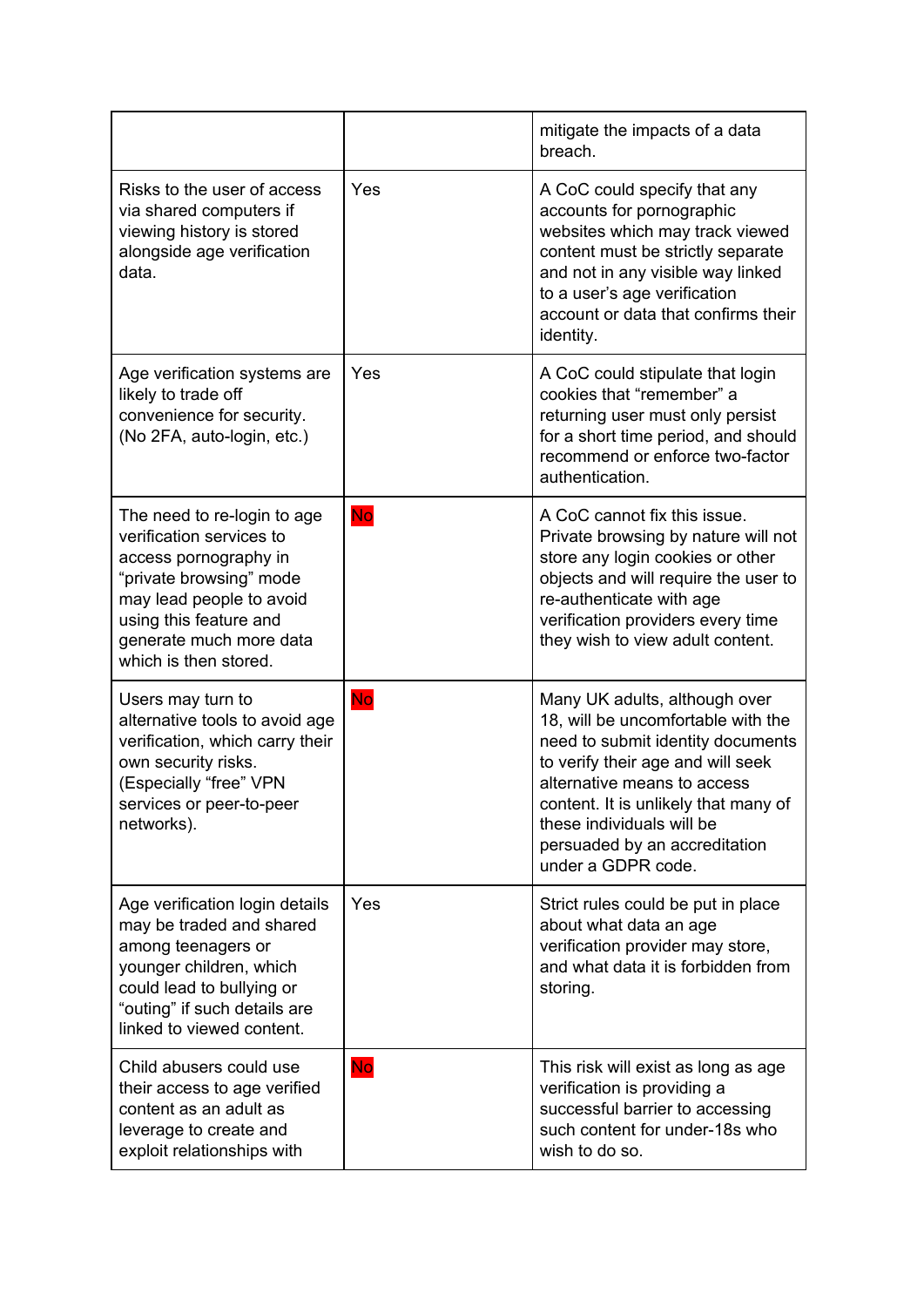| children and teenagers<br>seeking access to such<br>content (grooming).                                                                                                                                            |                  |                                                                                                                                                                                                                                                                                                                                                                                                                                                               |
|--------------------------------------------------------------------------------------------------------------------------------------------------------------------------------------------------------------------|------------------|---------------------------------------------------------------------------------------------------------------------------------------------------------------------------------------------------------------------------------------------------------------------------------------------------------------------------------------------------------------------------------------------------------------------------------------------------------------|
| The sensitivity of content<br>dealt with by age verification<br>services means that users<br>who fall victim to phishing<br>scams or fraud have a lower<br>propensity to report it to the<br>relevant authorities. | <b>Partially</b> | A CoC or education campaign<br>may help consumers identify<br>trustworthy services, but it can not<br>fix the core issue, which is that<br>users are being socialised into it<br>being "normal" to input their<br>identity details into websites in<br>exchange for pornography.<br>Phishing scams resulting from<br>age verification will appear and<br>will be common, and the<br>sensitivity of the content involved<br>is a disincentive to reporting it. |
| The use of credit cards as<br>an age verification<br>mechanism creates an<br>opportunity for fraudulent<br>sites to engage in credit<br>card theft.                                                                | <b>No</b>        | Phishing and fraud will be<br>common. A code of conduct<br>which lists compliant sites and<br>tools externally on the ICO<br>website may be useful, but a<br>phishing site may simply pretend<br>to be another (compliant) tool, or<br>rely on the fact that users are<br>unlikely to check with the ICO<br>every time they wish to view<br>pornographic content.                                                                                             |
| The rush to get age<br>verification tools to market<br>means they may take<br>significant shortcuts when it<br>comes to privacy and<br>security.                                                                   | Yes              | A CoC could assist in solving this<br>issue if tools are given time to be<br>assessed for compliance before<br>the age verification regime<br>commences.                                                                                                                                                                                                                                                                                                      |
| A single age verification<br>provider may come to<br>dominate the market,<br>leaving users little choice<br>but to accept whatever<br>terms the provider offers.                                                   | <b>Partially</b> | Practically, a CoC could mitigate<br>some of the effects of an age<br>verification tool monopoly if the<br>dominant tool is accredited under<br>the Code. However, this relies on<br>users being empowered to<br>demand compliance with a CoC,<br>and it is possible that users will<br>instead be left with a "take it or<br>leave it" situation where the<br>dominant tool is not CoC<br>accredited.                                                        |
| Allowing pornography                                                                                                                                                                                               | <b>Partially</b> | As the BBFC note in their                                                                                                                                                                                                                                                                                                                                                                                                                                     |